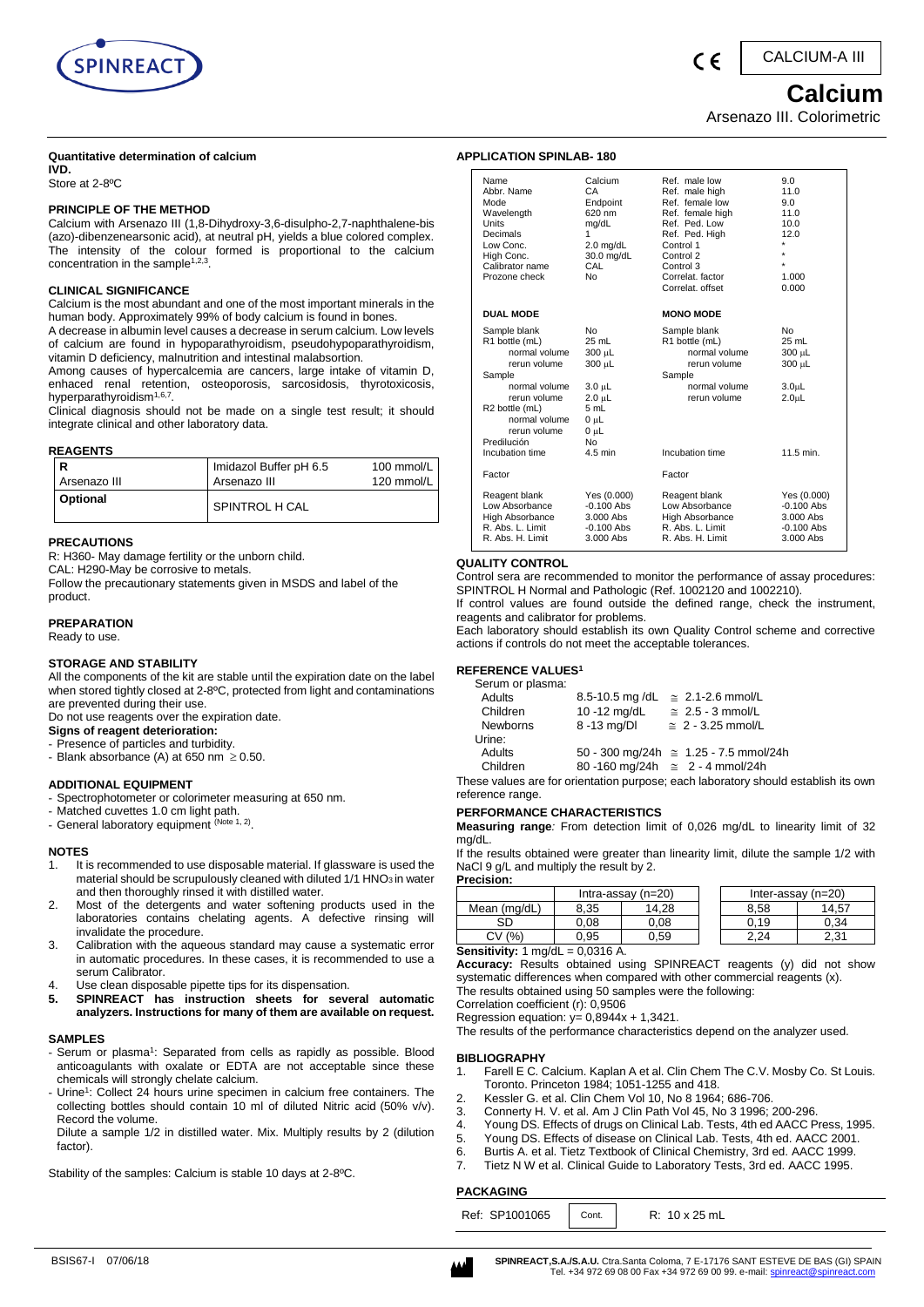

## **Determinación cuantitativa de calcio**

**IVD.** 

Conservar a 2-8ºC

#### **PRINCIPIO DEL MÉTODO**

El calcio, en medio neutro, forma un complejo de color azul con arsenazo<br>III (ácido 1.8-dihidroxi-3.6-disulfo-2.7-naftalenen-bis(azo)-1,8-dihidroxi-3,6-disulfo-2,7-naftalenen-bis(azo)dibenzenarsónico).

La intensidad de color es directamente proporcional a la cantidad de calcio existente en la muestra<sup>1,2,3</sup>.

#### **SIGNIFICADO CLÍNICO**

El calcio es el mineral más abundante e importante del cuerpo humano, el 99 % se halla en los huesos.

Una disminución de los niveles de albúmina causa una disminución del calcio en suero. Niveles bajos de calcio pueden atribuirse a hipoparatiroidismo, pseudohipoparatiroidismo, déficit de vitamina D, malnutrición o mala absorción

La mayoría de las causas de hipercalcemia son debidas a enfermedades oncológicas, intoxicación por vitamina D, aumento de la retención renal, osteoporosis, sarcosidosis, tirotoxicosis e hiperparatiroidismo<sup>1,6,7</sup> .

El diagnóstico clínico debe realizarse teniendo en cuenta todos los datos clínicos y de laboratorio.

#### **REACTIVOS**

| R            | Tampón imidazol pH 6,5 | 100 mmol/L |
|--------------|------------------------|------------|
| Arsenazo III | Arsenazo III           | 120 mmol/L |
| Opcional     | SPINTROL H CAL         |            |

#### **PRECAUCIONES**

R: H360-Puede perjudicar la fertilidad o dañar al feto.

CAL: H290-Puede ser corrosivo para los metales.

Seguir los consejos de prudencia indicados en la FDS y etiqueta del producto.

# **PREPARACION**

Reactivo listo para su uso.

#### **CONSERVACION Y ESTABILIDAD**

Todos los componentes del kit son estables, hasta la fecha de caducidad indicada en la etiqueta, cuando se mantienen los frascos bien cerrados a 2- 8ºC, protegidos de la luz y se evita su contaminación. No usar reactivos fuera de la fecha indicada.

#### **Indicadores de deterioro de los reactivos:**

Presencia de partículas y turbidez.

- Absorbancia (A) del Blanco a 650 nm  $\geq$  0,50.

#### **MATERIAL ADICIONAL**

- Espectrofotómetro o analizador para lecturas a 650 nm.
- Cubetas de 1,0 cm de paso de luz.
- Equipamiento habitual de laboratorio (Nota 1, 2).

# **NOTAS**

- Se recomienda utilizar material de plástico de un solo. Si se usa material de vidrio deberá lavarse con ácido nítrico diluido con agua (1/1), enjuagar varias veces con agua destilada y secar antes de su uso.
- 2. La mayoría de detergentes destinados a uso del laboratorio contienen agentes quelantes. Trazas de los mismos, como consecuencia de un mal aclarado del material, invalida la determinación.
- 3. Usar puntas de pipeta desechables limpias para su dispensación.<br>4. SPINREACT dispone de instrucciones detalladas para 4. **SPINREACT dispone de instrucciones detalladas para la aplicación de este reactivo en distintos analizadores.**

#### **MUESTRAS**

- Suero o plasma<sup>1</sup>: Separado lo antes posible de los hematíes. No usar oxalato o EDTA como anticoagulantes ya que interfieren en la determinación del calcio.
- Orina<sup>1</sup>: Efectuar la recogida de orina de 24 horas en recipientes libres de calcio. Antes de la recogida adicionar al contenedor 10 mL de ácido nítrico al 50% (v/v). Anotar el volumen.
- Diluir la orina 1/2 en agua destilada para su análisis. Mezclar. Multiplicar el resultado obtenido por 2 (factor de dilución).

Estabilidad de la muestra: El calcio es estable 10 días a 2-8ºC.

#### Nombre Calcio Ref. Hombre Inf. 9.0<br>Nombre abreviado CA Ref. Hombre Sup. 11.0<br>1. 1. Solomon Ref. Mulier Inf. 9.0 Ref. Hombre Sup. Modo Endpoint Ref. Mujer Inf. 9.0 Long. ondas 620 nm Ref. Mujer Sup. 11.0 Unidades mg/dL Ref. Ped. Inf. 10.0 Decimales 1 1 Ref. Ped. Sup. 12.0 Conc. Inferior 2.0 mg/dL Valor pánico bajo \* Conc. Superior 30.0 mg/dL Valor pánico alto \* Calibrador CAL Control 1 Chequeo prozona No Control 2  $\sim$   $\sim$   $\sim$ Control 3 Factor correl. 1.000 Offset de correl. 0.000 **MODO DUAL MODO MONO** Blanco muestra  $\blacksquare$  No  $\blacksquare$  Blanco muestra  $\blacksquare$  No Frasco R1 (mL) 25 mL Frasco R1 (mL) 25 mL Vol. normal  $300 \mu L$  Vol. normal  $300 \mu L$ Vol. repet.  $300 \mu L$  Vol. repet.  $300 \mu L$ Muestra Muestra Vol. normal  $3.0 \mu L$  Vol. normal  $3.0 \mu L$ Vol. repet. 2.0 μL Vol. repet. 2.0 μL Frasco R2 (mL) 5 mL Vol. normal 0 µL Vol. repet.  $0 \mu L$ Predilución No Incubación 4,5 min Incubación 11,5 min Factor Factor Blanco reactivo Si (0.000) Blanco reactivo Si (0.000) Absorbancia inf. -0.100 Abs Absorbancia inf. -0.100 Abs Absorbancia sup. 3.000 Abs Absorbancia sup. 3.000 Abs Lim.Inf. Abs. React. -0.100 Abs - LimInf. Abs. React. -0.100 Abs

#### **CONTROL DE CALIDAD**

Es conveniente analizar junto con las muestras sueros control valorados:

SPINTROL H Normal y Patológico (Ref. 1002120 y 1002210).

Si los valores hallados se encuentran fuera del rango de tolerancia, revisar el instrumento, los reactivos y el Patrón.

Cada laboratorio debe disponer su propio Control de Calidad y establecer correcciones en el caso de que los controles no cumplan con las tolerancias.

# **VALORES DE REFERENCIA<sup>1</sup>**

| Suero o plasma: |                |                                |
|-----------------|----------------|--------------------------------|
| Adultos         | 8,5-10,5 mg/dL | $\cong$ 2,1-2,6 mmol/L         |
| <b>Niños</b>    | 10-12 mg/dL    | $\approx 2.5$ -3 mmol/L        |
| Recién nacidos  | 8-13 mg/dL     | $\approx 2$ -3.2 mmol/L        |
| Orina:          |                |                                |
| Adultos         | 50-300 mg/24 h | $\approx 1.25 - 7.5$ mmol/24 h |
| <b>Niños</b>    | 80-160 mg/24 h | $\approx$ 2-4 mmol/24 h        |

Estos valores son orientativos. Es recomendable que cada laboratorio establezca sus propios valores de referencia.

#### **CARACTERÍSTICAS DEL MÉTODO**

**Rango de medida:** Desde el límite de detección de 0,026 mg/dL hasta el límite

de linealidad de 32 mg/dL. Si la concentración de la muestra es superior al límite de linealidad, diluir 1/2 con NaCl 9 g/L y multiplicar el resultado final por 2.

**Precisión:**

|                                                       | Intraserie (n=20) |       |  | Interserie $(n=20)$ |       |
|-------------------------------------------------------|-------------------|-------|--|---------------------|-------|
| Media (mg/dL)                                         | 8.35              | 14.28 |  | 8.58                | 14.57 |
| SD                                                    | 0.08              | 0.08  |  | 0.19                | 0.34  |
| (9/0)                                                 | 0.95              | 0.59  |  | 2.24                | 2.31  |
| Canaibilidad analítica: 1 ma/dl<br>$0.024C$ $\Lambda$ |                   |       |  |                     |       |

**Sensibilidad analítica:** 1 mg/dL

**Exactitud:** Los reactivos SPINREACT (y) no muestran diferencias sistemáticas significativas cuando se comparan con otros reactivos comerciales (x). Los resultados obtenidos con 50 muestras fueron los siguientes:

Coeficiente de correlación (r): 0,9506.

Ecuación de la recta de regresión: y= 0,8944x + 1,3421.

Las características del método pueden variar según el analizador utilizado.

#### **BIBLIOGRAFÍA**

- 1. Farell E C. Calcium. Kaplan A et al. Clin Chem The C.V. Mosby Co. St Louis. Toronto. Princeton 1984; 1051-1255 and 418.
- 2. Kessler G. et al. Clin Chem 1964; 10 (8); 686-706.
- 3. Connerty H. V. et al. Am J Clin Path 1996; 45 (3); 200-296.
- 4. Young DS. Effects of drugs on Clinical Lab. Tests, 4th ed AACC Press, 1995.
- 5. Young DS. Effects of disease on Clinical Lab. Tests, 4th ed. AACC 2001.
- 6. Burtis A. et al. Tietz Textbook of Clinical Chemistry, 3rd ed. AACC 1999.
- 7. Tietz N W et al. Clinical Guide to Laboratory Tests, 3rd ed. AACC 1995.

#### **PRESENTACIÓN**

| Ref: SP1001065   Cont. |  | R: 10 x 25 mL |
|------------------------|--|---------------|
|------------------------|--|---------------|



# **Calcio**

Arsenazo III. Colorimétrico

 $\epsilon$ 

# **APLICACIÓN AL SPINLAB 180**

| <b>NUUU</b><br>Long. ondas<br>Unidades<br>Decimales<br>Conc. Inferior<br>Conc. Superior<br>Calibrador<br>Chequeo prozona                                                             | <b>Eliapolit</b><br>620 nm<br>mg/dL<br>1<br>$2.0$ mg/dL<br>30.0 mg/dL<br>CAL<br>No                          | rei. Mujei IIII.<br>Ref. Mujer Sup.<br>Ref. Ped. Inf.<br>Ref. Ped. Sup.<br>Valor pánico bajo<br>Valor pánico alto<br>Control 1<br>Control 2<br>Control 3<br>Factor correl.<br>Offset de correl. | ອ.ບ<br>11.0<br>10.0<br>12.0<br>×<br>$\star$<br>$\star$<br>$\star$<br>1.000<br>0.000        |
|--------------------------------------------------------------------------------------------------------------------------------------------------------------------------------------|-------------------------------------------------------------------------------------------------------------|-------------------------------------------------------------------------------------------------------------------------------------------------------------------------------------------------|--------------------------------------------------------------------------------------------|
| <b>MODO DUAL</b>                                                                                                                                                                     |                                                                                                             | <b>MODO MONO</b>                                                                                                                                                                                |                                                                                            |
| Blanco muestra<br>Frasco R1 (mL)<br>Vol. normal<br>Vol. repet.<br>Muestra<br>Vol. normal<br>Vol. repet.<br>Frasco R2 (mL)<br>Vol. normal<br>Vol. repet.<br>Predilución<br>Incubación | No<br>25 mL<br>$300 \mu L$<br>300 µL<br>$3.0 \mu L$<br>$2.0 \mu L$<br>5 mL<br>0 µL<br>0 µL<br>No<br>4,5 min | Blanco muestra<br>Frasco R1 (mL)<br>Vol. normal<br>Vol. repet.<br>Muestra<br>Vol. normal<br>Vol. repet.<br>Incubación                                                                           | N <sub>o</sub><br>25 mL<br>300 µL<br>300 µL<br>3.0 µL<br>$2.0 \mu L$<br>$11.5 \text{ min}$ |
| Factor                                                                                                                                                                               |                                                                                                             | Factor                                                                                                                                                                                          |                                                                                            |
| Blanco reactivo<br>Absorbancia inf.<br>Absorbancia sup.<br>Lim.Inf. Abs. React.<br>Lim.Sup. Abs. React.                                                                              | Si (0.000)<br>$-0.100$ Abs<br>$3.000$ Abs<br>$-0.100$ Abs<br>3.000 Abs                                      | Blanco reactivo<br>Absorbancia inf.<br>Absorbancia sup.<br>Liminf. Abs. React.<br>LimSup. Abs. React.                                                                                           | Si (0.000)<br>$-0.100$ Abs<br>3.000 Abs<br>$-0.100$ Abs<br>3.000 Abs                       |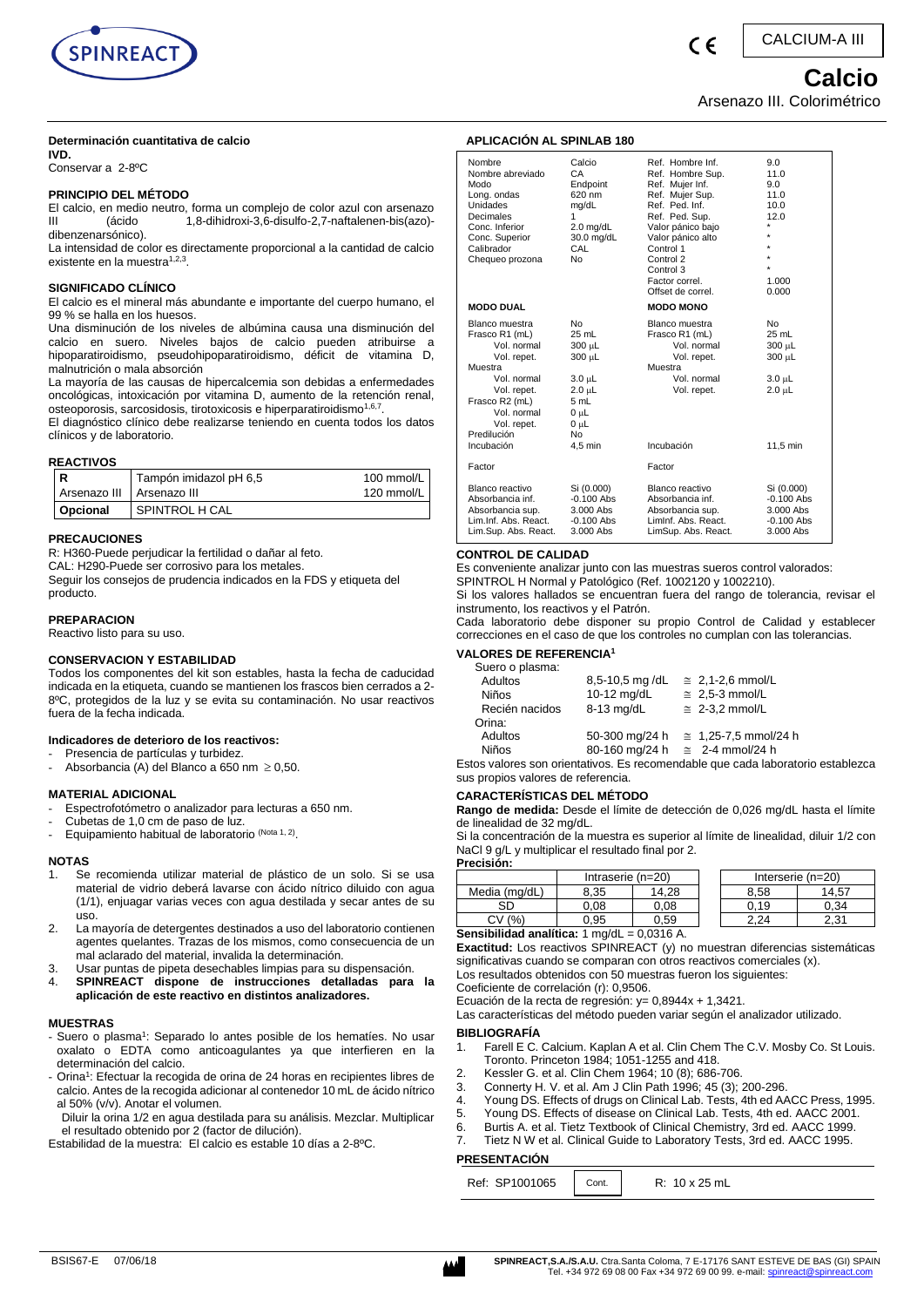



# **Calcium**

Arsénazo III. colorimétrique

#### *Détermination quantitative de calcium* **IVD**

Conserver à 2-8ºC

#### **PRINCIPE DE LA METHODE**

Le calcium, en milieu neutre, forme un complexe de couleur bleu avec l'arsénazo III (acide 1,8-dihidroxi-3,6-disulfo-2,7-naftalenen-bis (azo) dibenzenarsonique).

L'intensité de couleur est directement proportionnelle à la quantité de calcium présent dans l'échantillon testé<sup>1, 2,3</sup>.

#### **SIGNIFICATION CLINIQUE**

Le calcium est le minéral le plus abondant et le plus important du corps humain. Il est présent à 99 % dans les os.

Une réduction des niveaux d'albumine provoque une réduction du calcium dans le sérum. Des niveaux bas de calcium peuvent être dus à un hypoparatiroïdisme, à un pseudohypoparatiroïdisme, à un déficit de vitamine D, à de la malnutrition ou à un problème d'absorption.

La majorité des causes d'hypercalcémie sont dues à des maladies oncologiques, à des intoxications par la vitamine D, à une augmentation de la rétention rénale, à une ostéoporose, à une sarcoïdose, à une tirotoxicose et à un hyperparatiroïdisms<sup>1,6,7</sup> .

Le diagnostic doit prendre en compte les données cliniques et de laboratoire.

## **REACTIFS**

| l R              | Tampon imidazole pH 6,5 | 100 mmol/L |
|------------------|-------------------------|------------|
| Arsénazo III     | Arsénazo III            | 120 mmol/L |
| <b>OPTIONNEL</b> | SPINTROL H CAL          |            |

#### **PRECAUTIONS**

R : H360-Peut nuire à la fertilité ou au foetus. Suivez les conseils de prudence donnés en SDS et étiquette.

#### **PREPARATION**

Le réactif et le modèle sont prêts à l'emploi.

#### **CONSERVATION ET STABILITE**

Tous les composants du kit sont stables jusqu'à la date de péremption indiquée sur l'étiquette du flacon, et si les flacons sont maintenus hermétiquement fermés à 2-8ºC, à l'abri de la lumière et des sources de contamination. Ne pas utiliser les réactifs en dehors de la date indiquée. **Indices de détérioration des réactifs:**

Présence de particules et turbidité.

Absorbation (A) du blanc à 650 nm  $\geq$  0,50.

#### **MATERIEL SUPPLEMENTAIRE**

- Auto-analyseur SPINLAB 180
- Equipement classique de laboratoire (Remarque 2,3).

#### **REMARQUES**

- 1. Il est recommandé d'utiliser du matériel jetable. Si la verrerie est utilisée, le matériau doit être nettoyé scrupuleusement avec dilué 1/1 HNO3 dans l'eau, puis soigneusement rincé avec de l'eau distillée.
- La majorité des détergents destinés à un usage en laboratoire contiennent des agents chélatants. Des traces de ces agents, conséquence d'un matériel mal nettoyé, rend nulle la détermination.
- 3. Le calibrage au moyen du patron de détection peut donner lieu à des erreurs systématiques lors de méthodes automatiques. Dans de tels cas, il est conseillé d'utiliser des calibrages sériques
- 4. Utiliser des embouts de pipettes jetables propres pour diffuser le produit.
- **5. SPINREACT dispose de consignes détaillées pour l'application de ce réactif dans différents analyseurs.**

#### **ECHANTILLONS**

- Sérum ou plasma<sup>1</sup>: Séparé dès que possible des hématies. Ne pas utiliser d'oxalate ou d'EDTA comme anticoagulants car ils interfèrent dans la détermination du calcium.
- Urine<sup>1</sup>: Effectuer la récupération de l'urine (datée de 24 heures) dans des récipients sas calcium. Avant de récupérer l'urine, ajouter au conteneur de 10 mL d'acide nitrique à 50% (v/v). Noter le volume.

Diluer l'urine à 1/2 dans de l'eau distillée pour l'analyser. Mélanger. Multiplier le résultat obtenu par 2 (facteur de dilution).

Stabilité de l'échantillon: Le calcium est stable 10 jours à 2-8ºC.

| <b>APPLICATION AU SPINLAB 180</b>                                                                                                                                                        |                                                                                                          |                                                                                                                                                                                          |                                                                                         |  |  |
|------------------------------------------------------------------------------------------------------------------------------------------------------------------------------------------|----------------------------------------------------------------------------------------------------------|------------------------------------------------------------------------------------------------------------------------------------------------------------------------------------------|-----------------------------------------------------------------------------------------|--|--|
| Name<br>Abbr. Name<br>Mode<br>Wavelength<br><b>Units</b><br>Decimals<br>Low Conc.<br>High Conc.<br>Calibrator name<br>Prozone check                                                      | Calcium<br>CA<br>Endpoint<br>620 nm<br>mg/dL<br>1<br>$2.0$ mg/dL<br>30.0 mg/dL<br>CAL<br>No              | Ref. male low<br>Ref. male high<br>Ref. female low<br>Ref. female high<br>Ref. Ped. Low<br>Ref. Ped. High<br>Control 1<br>Control 2<br>Control 3<br>Correlat, factor<br>Correlat, offset | 9.0<br>11.0<br>9.0<br>11.0<br>10.0<br>12.0<br>$\star$<br>1.000<br>0.000                 |  |  |
| <b>DUAL MODE</b>                                                                                                                                                                         |                                                                                                          | <b>MONO MODE</b>                                                                                                                                                                         |                                                                                         |  |  |
| Sample blank<br>R1 bottle (mL)<br>normal volume<br>rerun volume<br>Sample<br>normal volume<br>rerun volume<br>R <sub>2</sub> bottle (mL)<br>normal volume<br>rerun volume<br>Predilución | No.<br>25 mL<br>300 µL<br>300 µL<br>3.0 µL<br>$2.0 \mu L$<br>5 mL<br>$0 \mu L$<br>0 սԼ<br>N <sub>0</sub> | Sample blank<br>R1 bottle (mL)<br>normal volume<br>rerun volume<br>Sample<br>normal volume<br>rerun volume                                                                               | N <sub>0</sub><br>$25$ mL<br>300 µL<br>300 µL<br>3.0 <sub>µ</sub><br>2.0 <sub>µ</sub> L |  |  |
| Incubation time                                                                                                                                                                          | $4.5$ min                                                                                                | Incubation time                                                                                                                                                                          | 11.5 min.                                                                               |  |  |
| Factor                                                                                                                                                                                   |                                                                                                          | Factor                                                                                                                                                                                   |                                                                                         |  |  |
| Reagent blank<br>Low Absorbance<br>High Absorbance<br>R. Abs. L. Limit<br>R. Abs. H. Limit                                                                                               | Yes (0.000)<br>$-0.100$ Abs<br>$3.000$ Abs<br>$-0.100$ Abs<br>3.000 Abs                                  | Reagent blank<br>Low Absorbance<br>High Absorbance<br>R. Abs. L. Limit<br>R. Abs. H. Limit                                                                                               | Yes (0.000)<br>$-0.100$ Abs<br>$3.000$ Abs<br>$-0.100$ Abs<br>3.000 Abs                 |  |  |

# **VALEURS DE REFERENCE<sup>1</sup>**

| Sérum ou plasma: |                                        |                                                                           |
|------------------|----------------------------------------|---------------------------------------------------------------------------|
| Adultes          | 8,5-10,5 mg/dL                         | $\cong$ 2,1-2,6 mmol/L                                                    |
| Enfants          | 10-12 mg/dL                            | $\cong$ 2,5-3,0 mmol/L                                                    |
| Nouveau-nées     | 8-13 mg/dL                             | $\cong$ 2,00-3,25 mmol/L                                                  |
| Urine:           |                                        |                                                                           |
| Adultes          | 50-300 mg/24 h                         | $\cong$ 1,25-7,50 mmol/24 h                                               |
| Enfants          | 80-160 mg/24 h $\approx$ 2-4 mmol/24 h |                                                                           |
|                  |                                        | Ces valeurs sont données à titre d'information. Il est conseillé à chaque |
|                  |                                        |                                                                           |

laboratoire de définir ses propres valeurs de référence.

#### **CARACTERISTIQUES DE LA METHODE**

**Gamme de mesures:** *Depuis* la *limite de détection de* 0,026 mg/dL jusqu'à la *limite de linéarité* de 32 mg/dL.

Si la concentration de l'échantillon est supérieure à la limite de linéarité, diluer 1/2 avec du NaCl 9 g/L et multiplier le résultat final par 2. **Précision:**

| .                     |                      |       |                    |      |       |
|-----------------------|----------------------|-------|--------------------|------|-------|
|                       | Intra-série $(n=20)$ |       | Inter-série (n=20) |      |       |
| Movenne (ma/dL)       | 8.35                 | 14.28 |                    | 8.58 | 14.57 |
| SD                    | 0.08                 | 0.08  |                    | 0.19 | 0.34  |
| СV<br>$(%^{2})^{1/2}$ | 0.95                 | 0.59  |                    | 2.24 | 2.31  |

#### **Sensibilité analytique:** 1 mg/dL = 0,0316 A.

**Exactitude:** Les réactifs SPINREACT (y) ne montrent pas de différences systématiques significatives lorsqu'on les compare à d'autres réactifs commerciaux (x).

Les résultats obtenus avec 50 échantillons ont été les suivants:

Coefficient de corrélation (r): 0,9506.

Equation de la Coubre de régression: y=0,8944x + 1,3421.

Les caractéristiques de la méthode peuvent varier suivant l'analyseur employé.

#### **BIBLIOGRAPHIE**

- 1. Farell E C. Calcium. Kaplan A et al. Clin Chem The C.V. Mosby Co. St Louis. Toronto. Princeton 1984; 1051-1255 and 418.
- 2. Kessler G. et al. Clin Chem 1964; 10  $(8)$ ; 686-706.<br>3. Connerty H. V. et al. Am. I Clin Path 1996; 45  $(3)$
- 3. Connerty H. V. et al. Am J Clin Path 1996; 45 (3); 200-296.
- 4. Young DS. Effects of drugs on Clinical Lab. Tests, 4th ed AACC Press, 1995.
- 5. Young DS. Effects of disease on Clinical Lab. Tests, 4th ed. AACC 2001.
- 6. Burtis A. et al. Tietz Textbook of Clinical Chemistry, 3rd ed. AACC 1999.
- 7. Tietz N W et al. Clinical Guide to Laboratory Tests, 3rd ed. AACC 1995.

## **PRÉSENTATION**

| Ref: SP1001065 | Cont. | $R: 10 \times 25$ mL |
|----------------|-------|----------------------|
|----------------|-------|----------------------|